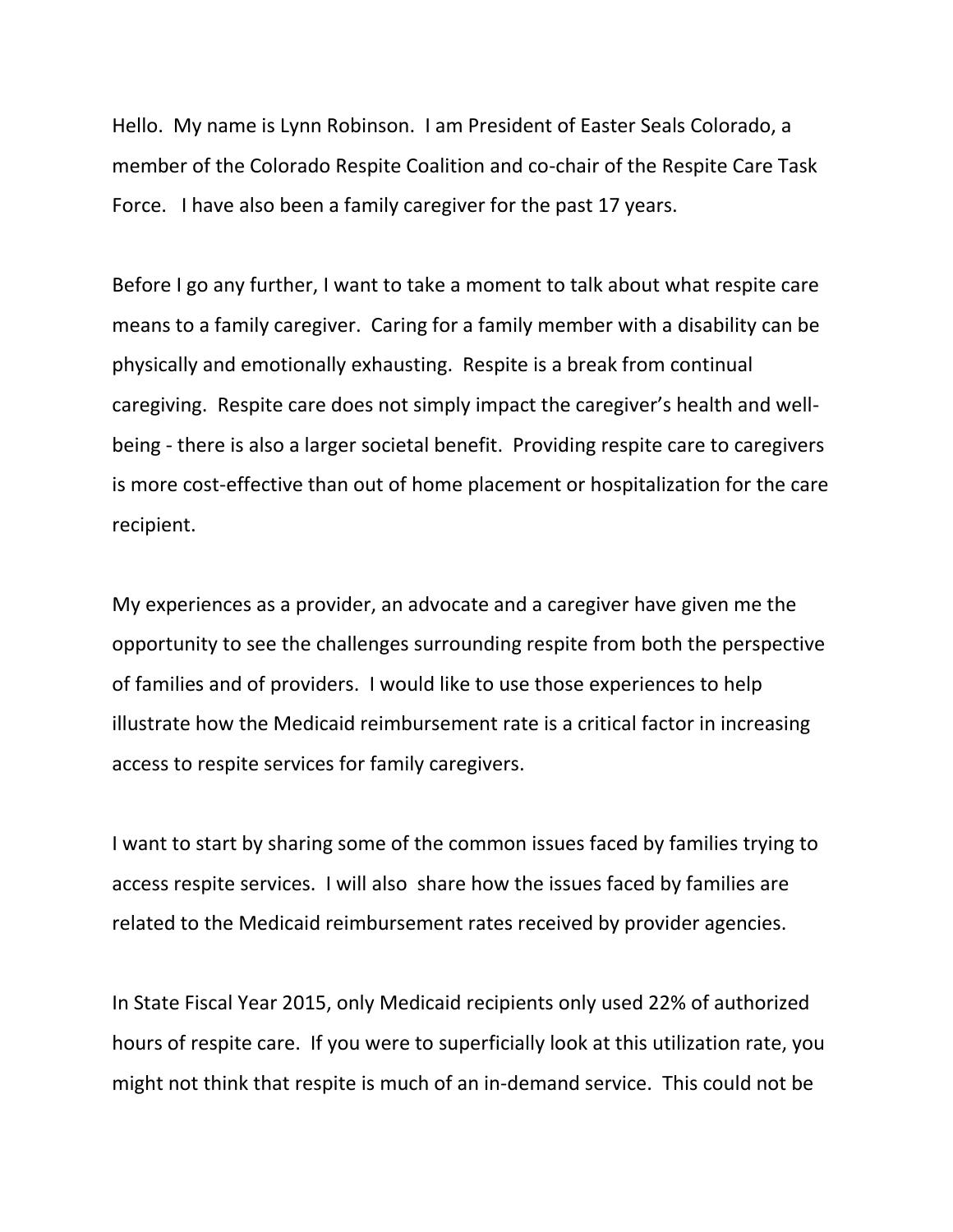further from the truth. The reality is that the respite funds available to family caregivers don't matter if families cannot access the service. Consistently, families tell us that they cannot find a provider. Issues range from a geographic lack of providers, an extensive waiting list for services, or the inability to find a provider willing to accept Medicaid for services. It is frustrating for families to be unable access the respite their loved one qualifies for. Often, families don't understand why accessing respite is so difficult. These are families that need a break. They do not need additional work to access that break.

To really understand why accessing respite care is such a challenge for families, we need to look at the issue from the perspective of a provider agency. Both the CES and SLS waivers pay \$19.80 for an hour of respite care. The simple fact is that figure does not adequately cover the cost of providing the service. Agencies struggle to attract and maintain staff at the current average hourly wage of \$11- \$12 per hour. This issue is only going to be exacerbated as the minimum wage in Colorado goes up. Given the difficulties of providing respite for the current Medicaid reimbursement rate, many providers are either closing their doors or only accept private pay clients, further restricting access to respite for families.

The older adult population is growing at rates faster than the general population. Between 2015 and 2040, the number of area residents aged 60 and older is expected to double from approximately one in eight to one in four. As Colorado's population ages, the need for respite is going to grow. It is crucial that infrastructure for respite care services is built to ensure adequate supports for the long-term. I firmly believe that it is cheaper in the long run to increase